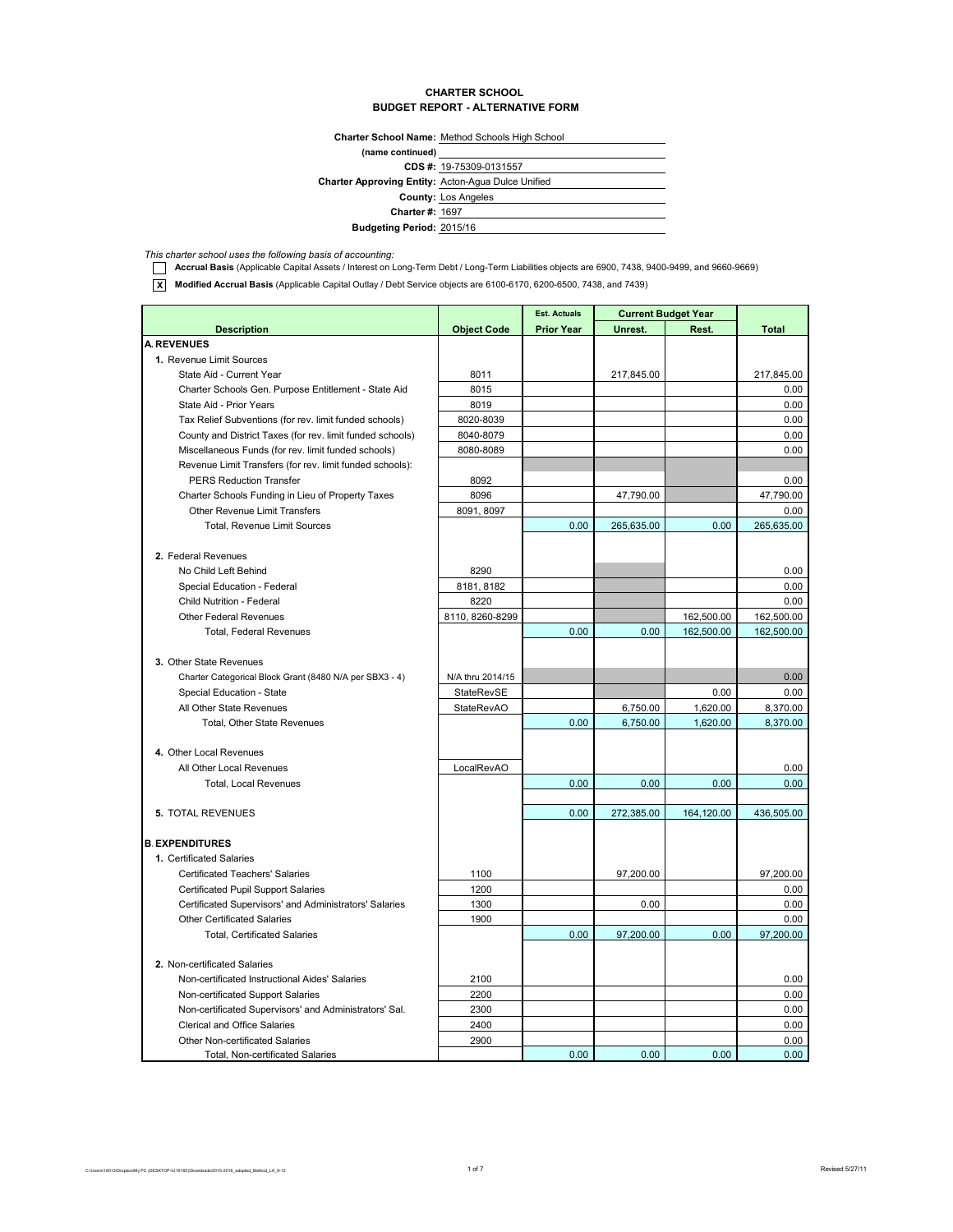#### **CHARTER SCHOOL BUDGET REPORT - ALTERNATIVE FORM**

**Charter School Name:** Method Schools High School

**(name continued)**

**Est. Actuals Description Description Object Code Prior Year Unrest. Rest. Rest. Total 3.** Employee Benefits STRS 3101-3102 0.00 0.00 PERS 3201-3202 0.00 00001/Medicare / Alternative 1,409.00 1,409.00 1,409.00 1,409.00 1,409.00 1,409.00 1,409.00 1,409.00 1,409.00 1,5960.00 1,5960.00 1,5960.00 1,5960.00 1,5960.00 1,5960.00 1,5960.00 1,5960.00 1,5960.00 1,5960.00 1,5960.00 1, Health and Welfare Benefits Unemployment Insurance 1,458.00 1,458.00 1,458.00 1,458.00 1,458.00 1,458.00 1,458.00 1,458.00 1,458.00 1,458.00 1,458.00 1,458.00 1,458.00 1,458.00 1,458.00 1,458.00 1,458.00 1,458.00 1,458.00 1,458.00 1,458.00 1,458.00 1 Workers' Compensation Insurance 2,430.00 2,430.00 2,430.00 2,430.00 2,430.00 2,430.00 2,430.00 2,430.00 2,430.00 2,430.00 2,430.00 2,430.00 2,430.00 2,430.00 2,430.00 2,430.00 2,430.00 2,430.00 2,430.00 2,430.00 2,430.00 2 OPEB, Allocated 3701-3702 **0.000 0.000 0.000 0.000 0.000 0.000 0.000** 0.000 0.000 0.000 0.000 0.000 0.000 0.000 0 OPEB, Active Employees 3751-3752 0.00 PERS Reduction (for revenue limit funded schools) Other Employee Benefits 3901-3902 0.00 Total, Employee Benefits **18,257.00** 18,257.00 0.00 18,257.00 0.00 18,257.00 **4.** Books and Supplies Approved Textbooks and Core Curricula Materials 1998 1000 1000 1000 24,000.00 24,000.00 24,000.00 Books and Other Reference Materials **1990** 1200 0.00 0.00 0.00 0.00 0.00 0.00 Materials and Supplies **1998** 12,000.00 **0.000 12,000.00** 13,000.00 **2,000.00** 2,000.00 Noncapitalized Equipment 4400 0.00 7,500.00 7,500.00 Food 4700 0.00 Total, Books and Supplies 0.00 0.00 33,500.00 33,500.00 **5.** Services and Other Operating Expenditures Subagreements for Services and the State of Services 5100 0.000 0.000 0.000 0.000 0.000 0.000 0.000 0.000 0.00 Travel and Conferences **1,750.00** 1,750.00 1,750.00 1,750.00 1,750.00 1,750.00 1,750.00 1,750.00 1,750.00 1,750.00 1,750.00 1,750.00 1,1750.00 1,1750.00 1,1750.00 1,1750.00 1,1750.00 1,1750.00 1,1750.00 1,1750.00 1,1750.00 Dues and Memberships 600.00 **First and Solution Contract Contract Contract Contract Contract Contract Contract Contract Contract Contract Contract Contract Contract Contract Contract Contract Contract Contract Contract Con** Insurance 1,800.00 1,800.00 1,800.00 1,800.00 1,800.00 1,800.00 1,800.00 1,800.00 1,800.00 1,800.00 1,800.00 1,800.00 1,800.00 1,800.00 1,800.00 1,800.00 1,800.00 1,800.00 1,800.00 1,800.00 1,800.00 1,800.00 1,800.00 1,800 Operations and Housekeeping Services 1990 100 2,500.00 2,500.00 2,500.00 2,500.00 Rentals, Leases, Repairs, and Noncap. Improvements 6600 72,000.00 72,000.00 72,000.00 Professional/Consulting Services & Operating Expend. 5800 52,325.00 1,620.00 53,945.00 Communications 2,800.00 2,800.00 2,800.00 2,800.00 2,800.00 2,800.00 2,800.00 2,800.00 2,800.00 2,800.00 2,800 Total, Services and Other Operating Expenditures 1.620.00 | 133,675.00 | 1,620.00 | 135,295.00 **6.** Capital Outlay (Objects 6100-6170, 6200-6500 - modified accrual basis) Sites and Improvements of Sites 6100-6170 0.00 Buildings and Improvements of Buildings **6200** 0.00 Books and Media for New School Libraries or Major Expansion of School Libraries **6300** 6300 0.00 Equipment 6400 0.00 Equipment Replacement 2000 0.00 *Depreciation Expense (for full accrual basis only) 6900* 0.00 Total, Capital Outlay **7.** Other Outgo Tuition to Other Schools **2008**<br>
Transfers of Pass-through Revenues to Other LEAs **2008**<br>
2009 111-7213 0.00 Transfers of Pass-through Revenues to Other LEAs 7211-7213 0.00 Transfers of Apportionments to Other LEAs - Spec. Ed. 7221-7223SE 0.00 Transfers of Apportionments to Other LEAs - All Other 7221-7223AO **0.000** 0.00 All Other Transfers 8 1000 0.00 minutes and the control of the control of the control of the control of the control of the control of the control of the control of the control of the control of the control of the control o Debt Service: Interest 7438 0.00 Principal | 7439 0.00 Total, Other Outgo 0.00 0.00 0.00 0.00 **8.** TOTAL EXPENDITURES 0.00 249,132.00 35,120.00 284,252.00 **C.EXCESS (DEFICIENCY) OF REVENUES OVER EXPEND. BEFORE OTHER FINANCING SOURCES AND USES (A5-B8)** 0.00 23,253.00 129,000.00 152,253.00 **Current Budget Year**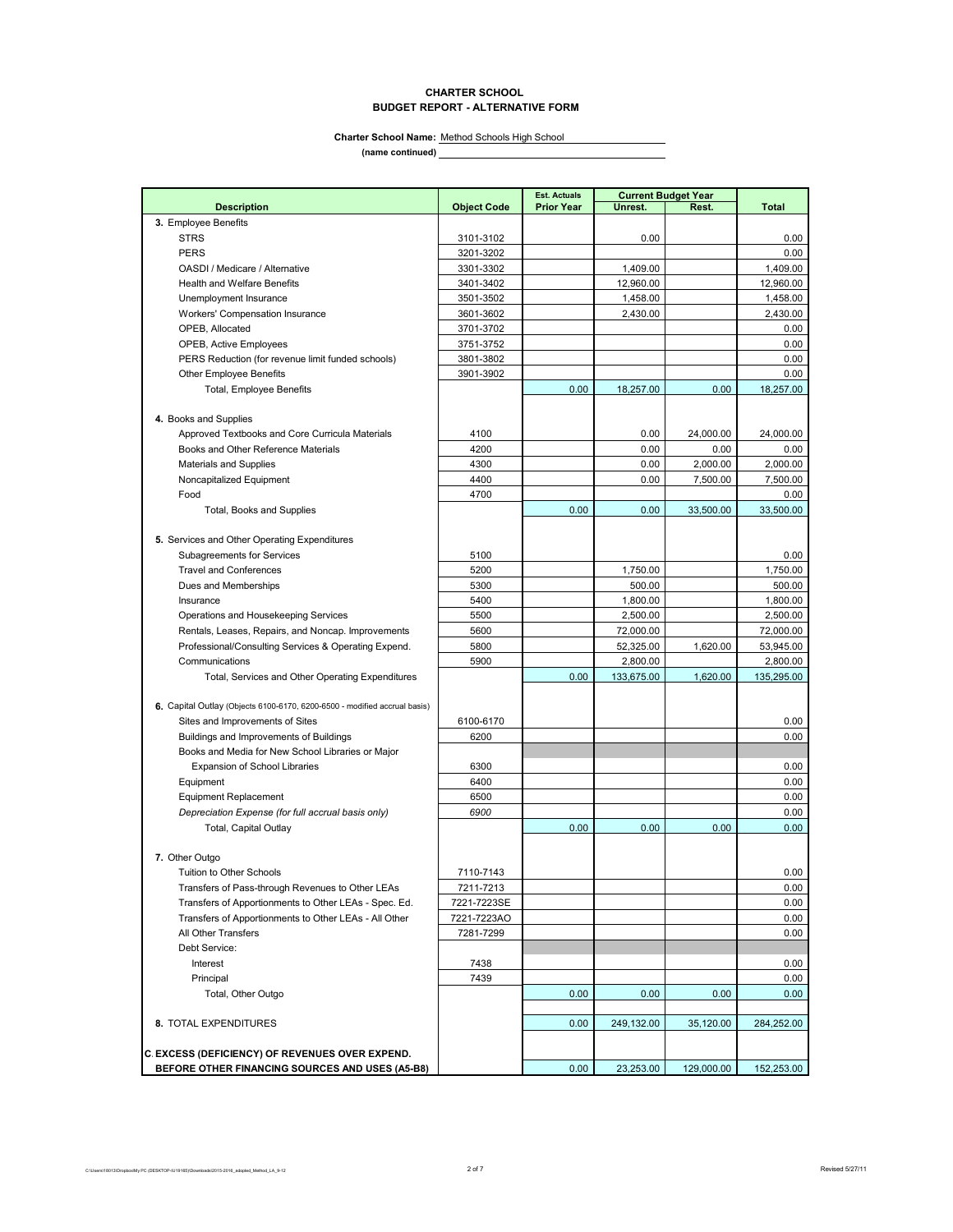### **CHARTER SCHOOL BUDGET REPORT - ALTERNATIVE FORM**

**(name continued) Charter School Name:** Method Schools High School

|                                                                             |                    | <b>Est. Actuals</b> | <b>Current Budget Year</b> |            |              |  |
|-----------------------------------------------------------------------------|--------------------|---------------------|----------------------------|------------|--------------|--|
| <b>Description</b>                                                          | <b>Object Code</b> | <b>Prior Year</b>   | Unrest.                    | Rest.      | <b>Total</b> |  |
| <b>D. OTHER FINANCING SOURCES / USES</b>                                    |                    |                     |                            |            |              |  |
| 1. Other Sources                                                            | 8930-8979          |                     |                            |            | 0.00         |  |
| 2. Less: Other Uses                                                         | 7630-7699          |                     |                            |            | 0.00         |  |
| 3. Contributions Between Unrestricted and Restricted Accounts               |                    |                     |                            |            |              |  |
| (must net to zero)                                                          | 8980-8999          |                     |                            |            | 0.00         |  |
|                                                                             |                    |                     |                            |            |              |  |
| 4. TOTAL OTHER FINANCING SOURCES / USES                                     |                    | 0.00                | 0.00                       | 0.00       | 0.00         |  |
|                                                                             |                    |                     |                            |            |              |  |
| E. NET INCREASE (DECREASE) IN FUND BALANCE (C + D4)                         |                    | 0.00                | 23,253.00                  | 129,000.00 | 152,253.00   |  |
|                                                                             |                    |                     |                            |            |              |  |
| <b>F. FUND BALANCE, RESERVES</b>                                            |                    |                     |                            |            |              |  |
| 1. Beginning Fund Balance                                                   |                    |                     |                            |            |              |  |
| a. As of July 1                                                             | 9791               |                     | 0.00                       | 0.00       | 0.00         |  |
| b. Adjustments to Beginning Balance                                         | 9793, 9795         | 0.00                |                            |            | 0.00         |  |
| c. Adjusted Beginning Balance                                               |                    | 0.00                | 0.00                       | 0.00       | 0.00         |  |
| 2. Ending Fund Balance, June 30 (E + F.1.c.)                                |                    | 0.00                | 23,253.00                  | 129,000.00 | 152,253.00   |  |
|                                                                             |                    |                     |                            |            |              |  |
| Components of Ending Fund Balance (Optional):                               |                    |                     |                            |            |              |  |
| a. Reserve For:                                                             |                    |                     |                            |            |              |  |
| Revolving Cash (equals object 9130)                                         | 9711               |                     |                            |            |              |  |
| Stores (equals object 9320)                                                 | 9712               |                     |                            |            |              |  |
| Prepaid Expenditures (equals object 9330)                                   | 9713               |                     |                            |            |              |  |
| All Others                                                                  | 9719               |                     |                            |            |              |  |
| <b>General Reserve</b>                                                      | 9730               |                     |                            |            |              |  |
| <b>Legally Restricted Balance</b>                                           | 9740               |                     |                            |            |              |  |
| b. Designated Amounts:                                                      |                    |                     |                            |            |              |  |
| Designated for Economic Uncertainties                                       | 9770               |                     |                            |            |              |  |
| Designated for Unrealized Gains of Investments &<br>Cash in County Treasury | 9775               |                     |                            |            |              |  |
| <b>Other Designations</b>                                                   | 9780               |                     |                            |            |              |  |
| c. Undesignated / Unappropriated Amount                                     | 9790               | 0.00                |                            |            |              |  |
|                                                                             |                    |                     |                            |            |              |  |
| Components of Ending Fund Balance (Budget):                                 |                    |                     |                            |            |              |  |
| a. Nonspendable                                                             |                    |                     |                            |            |              |  |
| Revolving Cash (equals object 9130)                                         | 9711               |                     |                            |            | 0.00         |  |
| Stores (equals object 9320)                                                 | 9712               |                     |                            |            | 0.00         |  |
| Prepaid Expenditures (equals object 9330)                                   | 9713               |                     |                            |            | 0.00         |  |
| All Others                                                                  | 9719               |                     |                            |            | 0.00         |  |
| b. Restricted                                                               | 9740               |                     |                            |            | 0.00         |  |
| c. Committed                                                                |                    |                     |                            |            |              |  |
| <b>Stabilization Arrangements</b>                                           | 9750               |                     |                            |            | 0.00         |  |
| <b>Other Commitments</b>                                                    | 9760               |                     |                            |            | 0.00         |  |
| d. Assigned                                                                 |                    |                     |                            |            |              |  |
| <b>Other Assignments</b>                                                    | 9780               |                     |                            |            | 0.00         |  |
| e. Unassigned/Unappropriated                                                |                    |                     |                            |            |              |  |
| Reserve for Economic Uncertainties                                          | 9789               |                     | 8,527.56                   |            | 8,527.56     |  |
| Unassigned / Unappropriated Amount                                          | 9790               |                     | 14,725.44                  | 129,000.00 | 143,725.44   |  |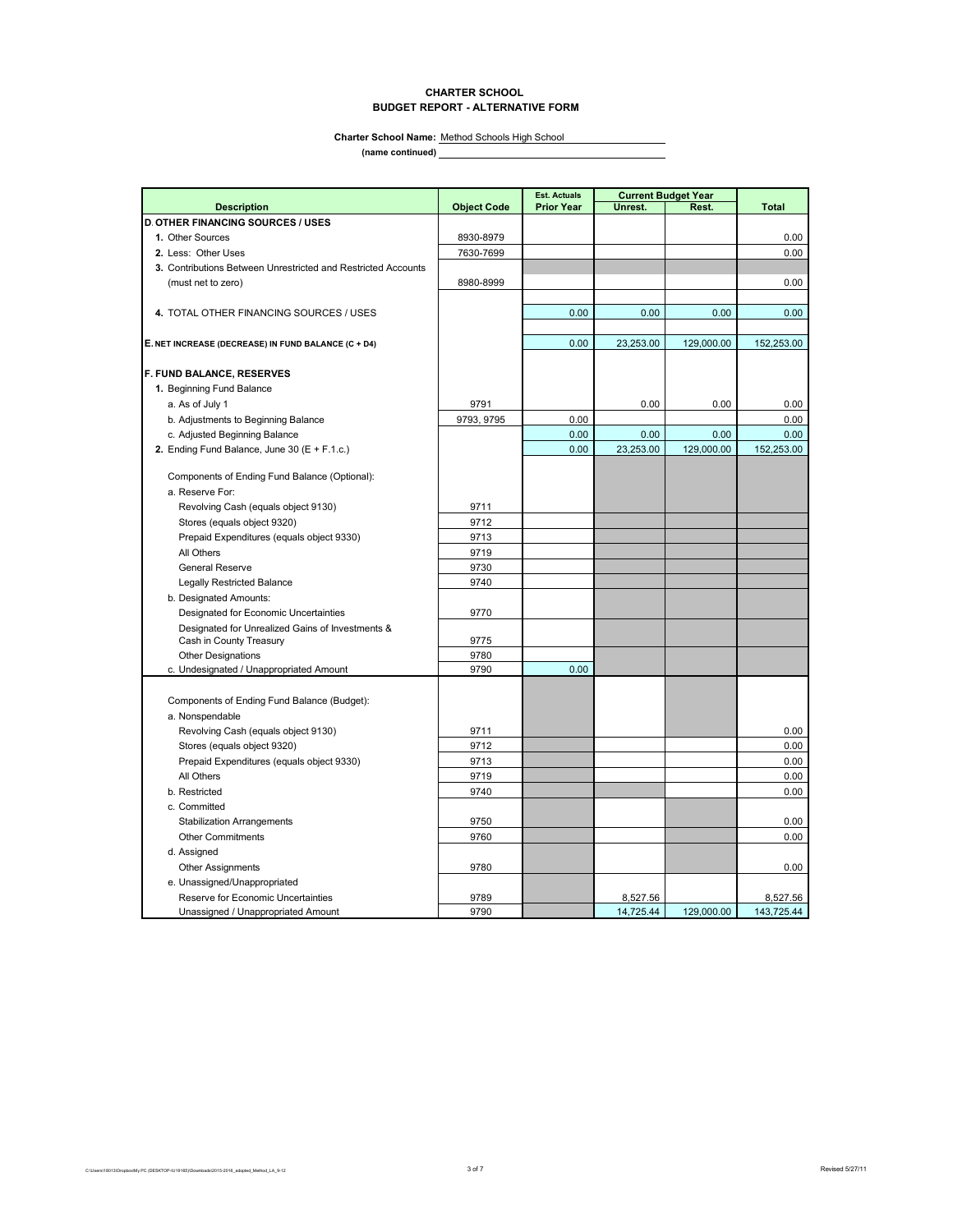### **CHARTER SCHOOL MULTI-YEAR PROJECTION - ALTERNATIVE FORM**

|                                                           | <b>Charter School Name: Method Schools High School</b> |  |  |  |
|-----------------------------------------------------------|--------------------------------------------------------|--|--|--|
| (name continued)                                          |                                                        |  |  |  |
|                                                           | CDS #: $19-75309-0131557$                              |  |  |  |
| <b>Charter Approving Entity: Acton-Agua Dulce Unified</b> |                                                        |  |  |  |
|                                                           | <b>County: Los Angeles</b>                             |  |  |  |
| <b>Charter #: 1697</b>                                    |                                                        |  |  |  |
| <b>Fiscal Year: 2015/16</b>                               |                                                        |  |  |  |

*This charter school uses the following basis of accounting:*

**x** Accrual Basis (Applicable Capital Assets / Interest on Long-Term Debt / Long-Term Liabilities objects are 6900, 7438, 9400-9499, and 9660-9669)

**Modified Accrual Basis** (Applicable Capital Outlay / Debt Service objects are 6100-6170, 6200-6500, 7438, and 7439)

|                                                                                 |                    | FY 2015/16          |                   |              | <b>Totals for</b> | <b>Totals for</b> |
|---------------------------------------------------------------------------------|--------------------|---------------------|-------------------|--------------|-------------------|-------------------|
| <b>Description</b>                                                              | <b>Object Code</b> | <b>Unrestricted</b> | <b>Restricted</b> | <b>Total</b> | 2016/17           | 2017/18           |
| <b>A. REVENUES</b>                                                              |                    |                     |                   |              |                   |                   |
| 1. Revenue Limit Sources                                                        |                    |                     |                   |              |                   |                   |
| State Aid - Current Year                                                        | 8011               | 217,845.00          | 0.00              | 217,845.00   | 339,527.00        | 446,563.00        |
| Charter Schools Gen. Purpose Entitlement - State Aid<br>State Aid - Prior Years | 8015<br>8019       | 0.00<br>0.00        | 0.00<br>0.00      | 0.00<br>0.00 | 0.00<br>0.00      | 0.00<br>0.00      |
| Tax Relief Subventions (for rev. limit funded schools)                          | 8020-8039          | 0.00                | 0.00              | 0.00         | 0.00              | 0.00              |
| County and District Taxes (for rev. limit funded schools)                       | 8040-8079          | 0.00                | 0.00              | 0.00         | 0.00              | 0.00              |
| Miscellaneous Funds (for rev. limit funded schools)                             | 8080-8089          | 0.00                | 0.00              | 0.00         | 0.00              | 0.00              |
| Revenue Limit Transfers (for rev. limit funded schools):                        |                    |                     |                   |              |                   |                   |
| <b>PERS Reduction Transfer</b>                                                  | 8092               | 0.00                | 0.00              | 0.00         | 0.00              | 0.00              |
| Charter Schools Funding in Lieu of Property Taxes                               | 8096               | 47,790.00           | 0.00              | 47,790.00    | 52,569.00         | 57,826.00         |
| <b>Other Revenue Limit Transfers</b>                                            | 8091, 8097         | 0.00                | 0.00              | 0.00         | 0.00              | 0.00              |
| <b>Total. Revenue Limit Sources</b>                                             |                    | 265,635.00          | 0.00              | 265,635.00   | 392,096.00        | 504,389.00        |
|                                                                                 |                    |                     |                   |              |                   |                   |
| 2. Federal Revenues                                                             |                    |                     |                   |              |                   |                   |
| No Child Left Behind                                                            | 8290               | 0.00                | 0.00              | 0.00         | 0.00              | 0.00              |
| Special Education - Federal                                                     | 8181, 8182         | 0.00                | 0.00              | 0.00         | 0.00              | 0.00              |
| <b>Child Nutrition - Federal</b>                                                | 8220               | 0.00                | 0.00              | 0.00         | 0.00              | 0.00              |
| <b>Other Federal Revenues</b>                                                   | 8110.8260-8299     | 0.00                | 162,500.00        | 162,500.00   | 87,500.00         | 0.00              |
| <b>Total, Federal Revenues</b>                                                  |                    | 0.00                | 162.500.00        | 162.500.00   | 87,500.00         | 0.00              |
| 3. Other State Revenues                                                         |                    |                     |                   |              |                   |                   |
| Charter Categorical Block Grant (8480 N/A thru 2014/15 - SBX3-4)                | N/A thru 2014/15   | 0.00                | 0.00              | 0.00         | 0.00              | 0.00              |
| Special Education - State                                                       | <b>StateRevSE</b>  | 0.00                | 0.00              | 0.00         | 29,700.00         | 32,670.00         |
| All Other State Revenues                                                        | <b>StateRevAO</b>  | 6,750.00            | 1,620.00          | 8,370.00     | 9,207.00          | 10,128.00         |
| <b>Total, Other State Revenues</b>                                              |                    | 6,750.00            | 1.620.00          | 8.370.00     | 38.907.00         | 42.798.00         |
|                                                                                 |                    |                     |                   |              |                   |                   |
| 4. Other Local Revenues                                                         |                    |                     |                   |              |                   |                   |
| All Other Local Revenues                                                        | LocalRevAO         | 0.00                | 0.00              | 0.00         |                   |                   |
| <b>Total, Local Revenues</b>                                                    |                    | 0.00                | 0.00              | 0.00         | 0.00              | 0.00              |
|                                                                                 |                    |                     |                   |              |                   |                   |
| <b>5. TOTAL REVENUES</b>                                                        |                    | 272,385.00          | 164,120.00        | 436,505.00   | 518,503.00        | 547.187.00        |
|                                                                                 |                    |                     |                   |              |                   |                   |
| <b>B. EXPENDITURES</b>                                                          |                    |                     |                   |              |                   |                   |
| 1. Certificated Salaries<br><b>Certificated Teachers' Salaries</b>              | 1100               | 97.200.00           | 0.00              | 97.200.00    | 109.593.00        | 123.566.11        |
| <b>Certificated Pupil Support Salaries</b>                                      | 1200               | 0.00                | 0.00              | 0.00         | 0.00              | 0.00              |
| Certificated Supervisors' and Administrators' Salaries                          | 1300               | 0.00                | 0.00              | 0.00         | 0.00              | 0.00              |
| <b>Other Certificated Salaries</b>                                              | 1900               | 0.00                | 0.00              | 0.00         | 0.00              | 0.00              |
| <b>Total. Certificated Salaries</b>                                             |                    | 97,200.00           | 0.00              | 97,200.00    | 109,593.00        | 123,566.11        |
|                                                                                 |                    |                     |                   |              |                   |                   |
| 2. Non-certificated Salaries                                                    |                    |                     |                   |              |                   |                   |
| Non-certificated Instructional Aides' Salaries                                  | 2100               | 0.00                | 0.00              | 0.00         | 0.00              | 0.00              |
| Non-certificated Support Salaries                                               | 2200               | 0.00                | 0.00              | 0.00         | 0.00              | 0.00              |
| Non-certificated Supervisors' and Administrators' Sal.                          | 2300               | 0.00                | 0.00              | 0.00         | 0.00              | 0.00              |
| <b>Clerical and Office Salaries</b>                                             | 2400               | 0.00                | 0.00              | 0.00         | 0.00              | 0.00              |
| <b>Other Non-certificated Salaries</b>                                          | 2900               | 0.00                | 0.00              | 0.00         | 0.00              | 0.00              |
| Total, Non-certificated Salaries                                                |                    | 0.00                | 0.00              | 0.00         | 0.00              | 0.00              |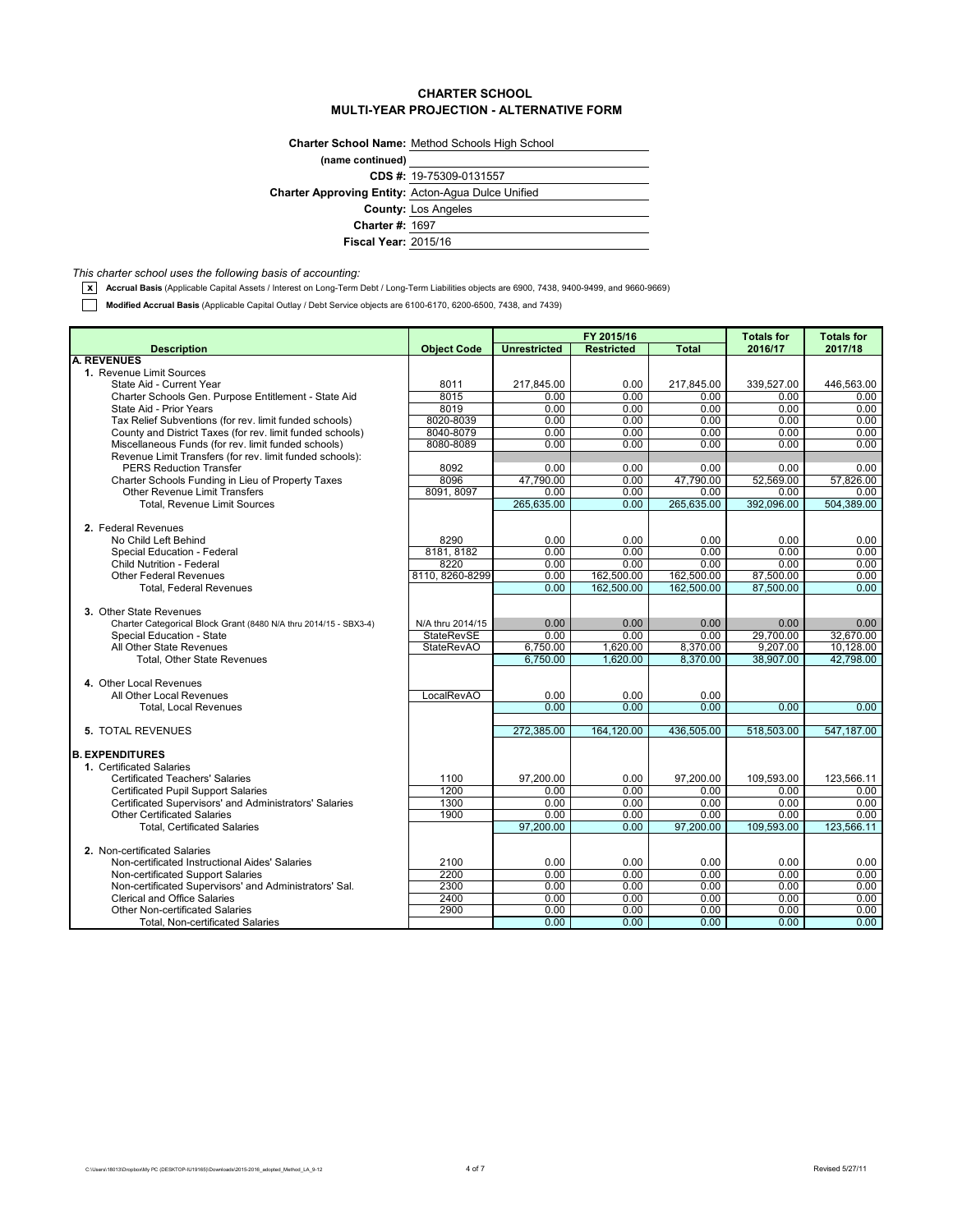# **CHARTER SCHOOL MULTI-YEAR PROJECTION - ALTERNATIVE FORM**

L,

**Charter School Name:** Method Schools High School

**(name continued)**

|                                                                         |                    | FY 2015/16          |                   |              | <b>Totals for</b> | <b>Totals for</b> |
|-------------------------------------------------------------------------|--------------------|---------------------|-------------------|--------------|-------------------|-------------------|
| <b>Description</b>                                                      | <b>Object Code</b> | <b>Unrestricted</b> | <b>Restricted</b> | <b>Total</b> | 2016/17           | 2017/18           |
| 3. Employee Benefits                                                    |                    |                     |                   |              |                   |                   |
| <b>STRS</b>                                                             | 3101-3102          | 0.00                | 0.00              | 0.00         | 0.00              | 0.00              |
| <b>PERS</b>                                                             | 3201-3202          | 0.00                | 0.00              | 0.00         | 0.00              | 0.00              |
| OASDI / Medicare / Alternative                                          | 3301-3302          | 1,409.00            | 0.00              | 1,409.00     | 1,589.00          | 1,792.00          |
| <b>Health and Welfare Benefits</b>                                      | 3401-3402          | 12.960.00           | 0.00              | 12,960.00    | 15.444.00         | 18.295.00         |
| Unemployment Insurance                                                  | 3501-3502          | 1,458.00            | 0.00              | 1,458.00     | 1,644.00          | 1,853.00          |
| <b>Workers' Compensation Insurance</b>                                  | 3601-3602          | 2,430.00            | 0.00              | 2,430.00     | 2,740.00          | 3,089.00          |
| OPEB, Allocated                                                         | 3701-3702          | 0.00                | 0.00              | 0.00         | 0.00              | 0.00              |
| <b>OPEB, Active Employees</b>                                           | 3751-3752          | 0.00                | 0.00              | 0.00         | 0.00              | 0.00              |
| PERS Reduction (for revenue limit funded schools)                       | 3801-3802          | 0.00<br>0.00        | 0.00<br>0.00      | 0.00<br>0.00 | 0.00<br>0.00      | 0.00<br>0.00      |
| <b>Other Employee Benefits</b><br><b>Total, Employee Benefits</b>       | 3901-3902          | 18,257.00           | 0.00              | 18,257.00    | 21,417.00         | 25,029.00         |
|                                                                         |                    |                     |                   |              |                   |                   |
| 4. Books and Supplies                                                   |                    |                     |                   |              |                   |                   |
| Approved Textbooks and Core Curricula Materials                         | 4100               | 0.00                | 24.000.00         | 24,000.00    | 26.400.00         | 29.040.00         |
| Books and Other Reference Materials                                     | 4200               | 0.00                | 0.00              | 0.00         | 0.00              | 0.00              |
| <b>Materials and Supplies</b>                                           | 4300               | 0.00                | 2,000.00          | 2,000.00     | 2,200.00          | 2.420.00          |
| Noncapitalized Equipment                                                | 4400               | 0.00                | 7,500.00          | 7,500.00     | 8,250.00          | 9,075.00          |
| Food                                                                    | 4700               | 0.00                | 0.00              | 0.00         | 0.00              | 0.00              |
| <b>Total, Books and Supplies</b>                                        |                    | 0.00                | 33,500.00         | 33,500.00    | 36,850.00         | 40,535.00         |
|                                                                         |                    |                     |                   |              |                   |                   |
| 5. Services and Other Operating Expenditures                            |                    |                     |                   |              |                   |                   |
| <b>Subagreements for Services</b>                                       | 5100               | 0.00                | 0.00              | 0.00         | 0.00              | 0.00              |
| <b>Travel and Conferences</b>                                           | 5200               | 1,750.00            | 0.00              | 1,750.00     | 1,925.00          | 2,118.00          |
| Dues and Memberships                                                    | 5300               | 500.00              | 0.00              | 500.00       | 625.00            | 781.00            |
| Insurance                                                               | 5400               | 1,800.00            | 0.00              | 1,800.00     | 1,980.00          | 2,178.00          |
| Operations and Housekeeping Services                                    | 5500               | 2,500.00            | 0.00              | 2,500.00     | 2,875.00          | 3,306.00          |
| Rentals, Leases, Repairs, and Noncap. Improvements                      | 5600               | 72,000.00           | 0.00              | 72,000.00    | 82,700.00         | 94,995.00         |
| Professional/Consulting Services and Operating Expend.                  | 5800               | 52,325.00           | 1,620.00          | 53,945.00    | 61,019.00         | 69,083.00         |
| Communications                                                          | 5900               | 2,800.00            | 0.00              | 2,800.00     | 3,290.00          | 3,892.00          |
| Total, Services and Other Operating Expenditures                        |                    | 133,675.00          | 1,620.00          | 135,295.00   | 154,414.00        | 176,353.00        |
|                                                                         |                    |                     |                   |              |                   |                   |
| 6. Capital Outlay (Objects 6100-6170, 6200-6500 for mod. accrual basis) |                    |                     |                   |              |                   |                   |
| Sites and Improvements of Sites                                         | 6100-6170          | 0.00                | 0.00              | 0.00         | 0.00              | 0.00              |
| Buildings and Improvements of Buildings                                 | 6200               | 0.00                | 0.00              | 0.00         | 0.00              | 0.00              |
| Books and Media for New School Libraries or Major                       |                    |                     |                   |              |                   |                   |
| Expansion of School Libraries                                           | 6300               | 0.00                | 0.00              | 0.00         | 0.00              | 0.00              |
| Equipment                                                               | 6400               | 0.00                | 0.00              | 0.00         | 0.00              | 0.00              |
| <b>Equipment Replacement</b>                                            | 6500               | 0.00                | 0.00              | 0.00         | 0.00              | 0.00              |
| Depreciation Expense (for full accrual only)                            | 6900               | 0.00                | 0.00              | 0.00         | 0.00              | 0.00              |
| Total, Capital Outlay                                                   |                    | 0.00                | 0.00              | 0.00         | 0.00              | 0.00              |
|                                                                         |                    |                     |                   |              |                   |                   |
| 7. Other Outgo                                                          |                    |                     |                   |              |                   |                   |
| Tuition to Other Schools                                                | 7110-7143          | 0.00                | 0.00              | 0.00         | 0.00              | 0.00              |
| Transfers of Pass-through Revenues to Other LEAs                        | 7211-7213          | 0.00                | 0.00              | 0.00         | 0.00              | 0.00              |
| Transfers of Apportionments to Other LEAs - Spec. Ed.                   | 7221-7223SE        | 0.00                | 0.00              | 0.00         | 0.00              | 0.00              |
| Transfers of Apportionments to Other LEAs - All Other                   | 7221-7223AO        | 0.00                | 0.00              | 0.00         | 0.00              | 0.00              |
| All Other Transfers                                                     | 7281-7299          | 0.00                | 0.00              | 0.00         | 0.00              | 0.00              |
| Debt Service:                                                           |                    |                     | 0.00              |              | 0.00              |                   |
| Interest                                                                | 7438<br>7439       | 0.00                |                   | 0.00         |                   | 0.00              |
| Principal                                                               |                    | 0.00                | 0.00<br>0.00      | 0.00         | 0.00              | 0.00<br>0.00      |
| Total, Other Outgo                                                      |                    | 0.00                |                   | 0.00         | 0.00              |                   |
| 8. TOTAL EXPENDITURES                                                   |                    | 249,132.00          | 35.120.00         | 284,252.00   | 322.274.00        | 365.483.11        |
|                                                                         |                    |                     |                   |              |                   |                   |
| <b>C. EXCESS (DEFICIENCY) OF REVENUES OVER EXPEND.</b>                  |                    |                     |                   |              |                   |                   |
| BEFORE OTHER FINANCING SOURCES AND USES (A5-B8)                         |                    | 23.253.00           | 129,000.00        | 152,253.00   | 196.229.00        | 181,703.89        |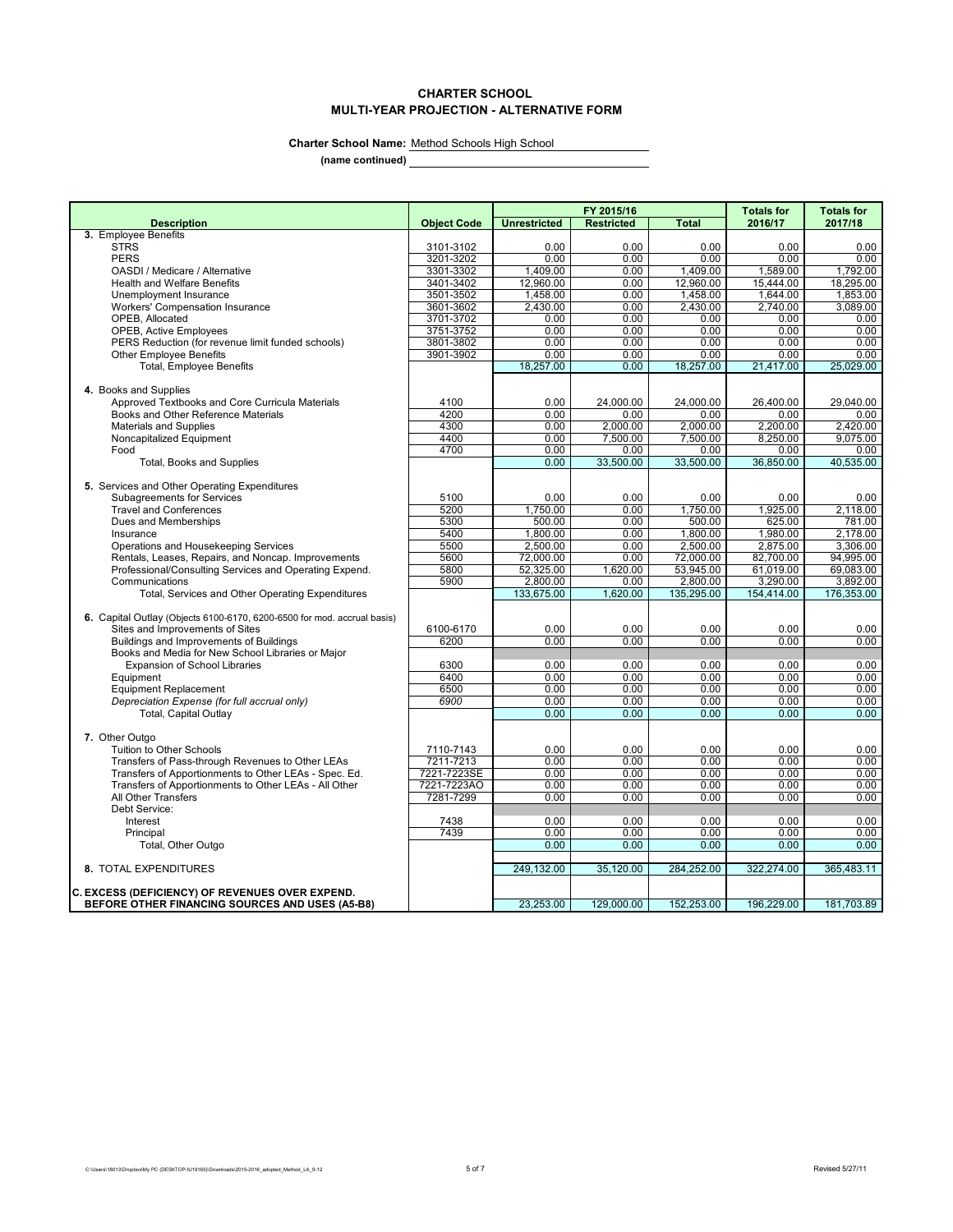# **CHARTER SCHOOL MULTI-YEAR PROJECTION - ALTERNATIVE FORM**

 $\overline{\phantom{a}}$ 

Charter School Name: Method Schools High School

**(name continued)**

|                                                                                      |                    | FY 2015/16            |                    |                        | <b>Totals for</b>      | <b>Totals for</b>       |
|--------------------------------------------------------------------------------------|--------------------|-----------------------|--------------------|------------------------|------------------------|-------------------------|
| <b>Description</b>                                                                   | <b>Object Code</b> | <b>Unrestricted</b>   | <b>Restricted</b>  | <b>Total</b>           | 2016/17                | 2017/18                 |
| <b>D. OTHER FINANCING SOURCES / USES</b>                                             |                    |                       |                    |                        |                        |                         |
| 1. Other Sources                                                                     | 8930-8979          | 0.00                  | 0.00               | 0.00                   | 0.00                   | 0.00                    |
| 2. Less: Other Uses<br>3. Contributions Between Unrestricted and Restricted Accounts | 7630-7699          | 0.00                  | 0.00               | 0.00                   | 0.00                   | 0.00                    |
| (must net to zero)                                                                   | 8980-8999          | 0.00                  | 0.00               | 0.00                   | 0.00                   | 0.00                    |
|                                                                                      |                    |                       |                    |                        |                        |                         |
| 4. TOTAL OTHER FINANCING SOURCES / USES                                              |                    | 0.00                  | 0.00               | 0.00                   | 0.00                   | 0.00                    |
|                                                                                      |                    |                       |                    |                        |                        |                         |
| E. NET INCREASE (DECREASE) IN FUND BALANCE (C + D4)                                  |                    | 23.253.00             | 129,000.00         | 152.253.00             | 196,229.00             | 181,703.89              |
| <b>F. FUND BALANCE, RESERVES</b>                                                     |                    |                       |                    |                        |                        |                         |
| 1. Beginning Fund Balance                                                            |                    |                       |                    |                        |                        |                         |
| a. As of July 1                                                                      | 9791               | 0.00                  | 0.00               | 0.00                   | 152,253.00             | 348,482.00              |
| b. Adjustments to Beginning Balance                                                  | 9793, 9795         | 0.00                  | 0.00               | 0.00                   | 0.00                   | 0.00                    |
| c. Adjusted Beginning Balance                                                        |                    | 0.00                  | 0.00               | 0.00                   | 152,253.00             | 348,482.00              |
| 2. Ending Fund Balance, June 30 ( $E + F.1.c.$ )                                     |                    | 23,253.00             | 129,000.00         | 152,253.00             | 348,482.00             | 530,185.89              |
|                                                                                      |                    |                       |                    |                        |                        |                         |
| Components of Ending Fund Balance (Optional):<br>a. Reserve For:                     |                    |                       |                    |                        |                        |                         |
|                                                                                      |                    |                       |                    |                        |                        |                         |
| Revolving Cash (equals object 9130)                                                  | 9711<br>9712       |                       |                    |                        |                        |                         |
| Stores (equals object 9320)                                                          |                    |                       |                    |                        |                        |                         |
| Prepaid Expenditures (equals object 9330)                                            | 9713               |                       |                    |                        |                        |                         |
| All Others                                                                           | 9719               |                       |                    |                        |                        |                         |
| <b>General Reserve</b>                                                               | 9730               |                       |                    |                        |                        |                         |
| <b>Legally Restricted Balance</b>                                                    | 9740               |                       |                    |                        |                        |                         |
| b. Designated Amounts:                                                               |                    |                       |                    |                        |                        |                         |
| Designated for Economic Uncertainties                                                | 9770               |                       |                    |                        |                        |                         |
| Designated for Unrealized Gains of Investments &                                     |                    |                       |                    |                        |                        |                         |
| Cash in County Treasury                                                              | 9775               |                       |                    |                        |                        |                         |
| <b>Other Designations</b>                                                            | 9780               |                       |                    |                        |                        |                         |
| c. Undesignated / Unappropriated Amount                                              | 9790               |                       |                    |                        |                        |                         |
| Components of Ending Fund Balance (Budget):                                          |                    |                       |                    |                        |                        |                         |
| a. Nonspendable                                                                      |                    |                       |                    |                        |                        |                         |
| Revolving Cash (equals object 9130)                                                  | 9711               | 0.00                  |                    | 0.00                   | 0.00                   | 0.00                    |
| Stores (equals object 9320)                                                          | 9712               | 0.00                  | 0.00               | 0.00                   | 0.00                   | 0.00                    |
| Prepaid Expenditures (equals object 9330)                                            | 9713               | 0.00                  | 0.00               | 0.00                   | 0.00                   | 0.00                    |
| All Others                                                                           | 9719               | 0.00                  | 0.00               | 0.00                   | 0.00                   | 0.00                    |
| b. Restricted                                                                        | 9740               |                       | 0.00               | 0.00                   | 0.00                   | 0.00                    |
| c. Committed                                                                         |                    |                       |                    |                        |                        |                         |
| <b>Stabilization Arrangements</b>                                                    | 9750               | 0.00                  |                    | 0.00                   | 0.00                   | 0.00                    |
| <b>Other Commitments</b>                                                             | 9760               | 0.00                  |                    | 0.00                   | 0.00                   | 0.00                    |
| d. Assigned                                                                          |                    |                       |                    |                        |                        |                         |
| <b>Other Assignments</b>                                                             | 9780               | 0.00                  |                    | 0.00                   | 0.00                   | 0.00                    |
| e. Unassigned/Unappropriated                                                         |                    |                       |                    |                        |                        |                         |
| Reserve for Economic Uncertainties<br>Undesignated / Unappropriated Amount           | 9789<br>9790       | 8,527.56<br>14,725.44 | 0.00<br>129,000.00 | 8,527.56<br>143,725.44 | 9,668.22<br>338,813.78 | 10,964.49<br>519.221.40 |
|                                                                                      |                    |                       |                    |                        |                        |                         |